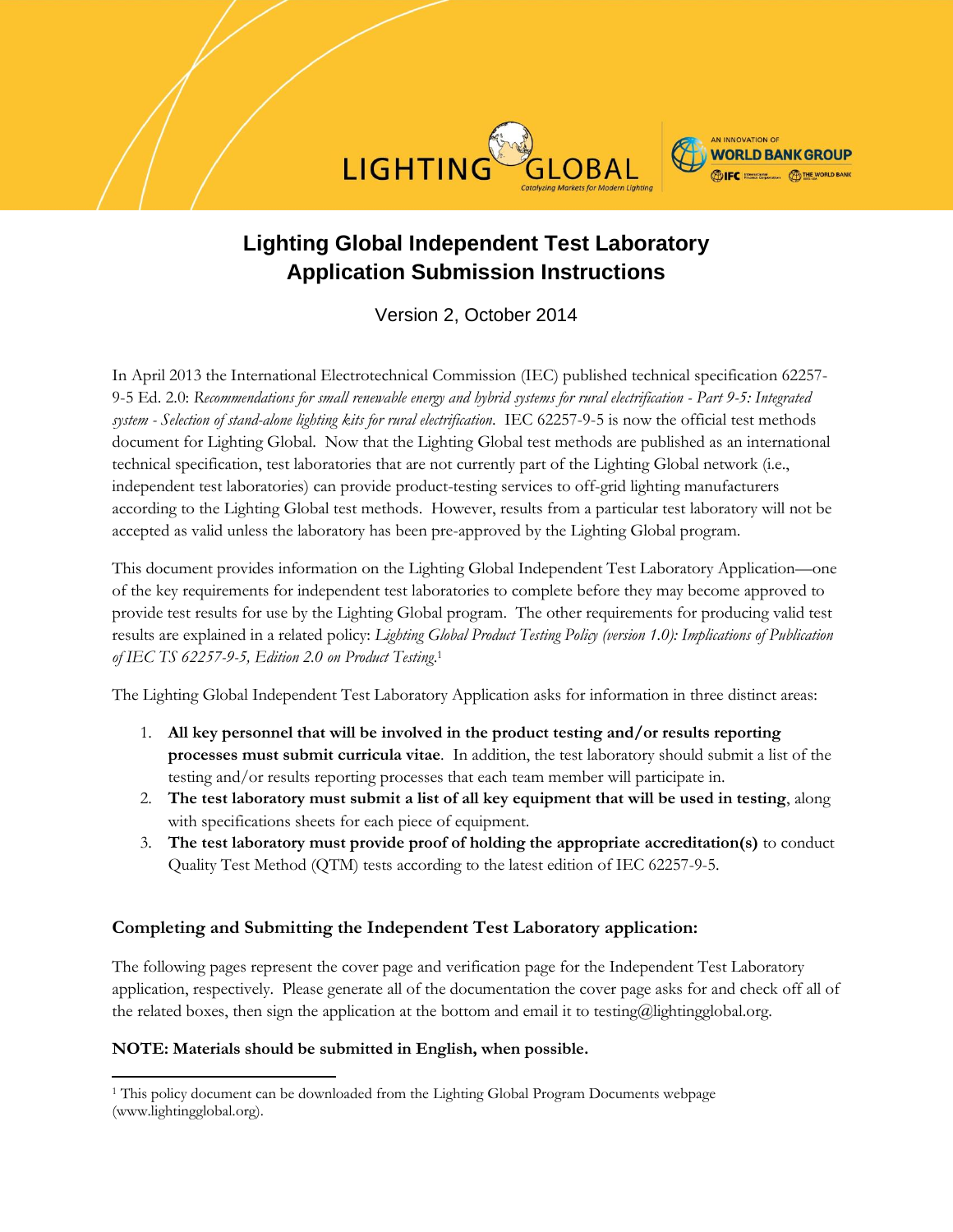



# **Independent Test Laboratory Application** Version 2

### **Part 1**

Generate and attach a list of all key personnel that will be involved in the product testing and/or results reporting processes. This list should include the person's full name, any titles the person has earned, and a list of all key processes the person will be involved in (i.e., a list of each test that person will conduct and/or a list of which test's results the person will review/report). In addition, the curricula vitae for all personnel represented in the list should be attached.

#### **The following are attached to fulfill the requirements of Part 1:**

- $\Box$  A list of all key personnel involved in the testing and/or reporting processes
- $\Box$  Curricula vitae for all personnel represented in the list

## **Part 2**

Generate and attach a list of all equipment that will be used in each of the product testing procedures (e.g., full-battery run time, light output, etc.). In addition, the specifications sheets for each piece of equipment represented in the list should be attached.

### **The following are attached to fulfill the requirements of Part 2:**

- $\Box$  A list of all equipment that will be used in each of the product testing procedures
- $\Box$  Specifications sheets for each piece of equipment represented in the list

### **Part 3**

Generate and attach a list of laboratory accreditations relevant to off-grid lighting product testing. The list should be separated into four sections: 1) ISO accreditations, 2) Photometric testing accreditations, 3) PV module testing accreditations, and 4) Energy storage and electronics testing accreditations. In addition, the documents verifying each of the accreditations represented in the list should be attached.

### **The following are attached to fulfill the requirements of Part 3:**

- $\Box$  A list of all relevant laboratory accreditations in the four key sections mentioned above
- $\Box$  Lab accreditation documentation verifying each of the accreditations represented in the list